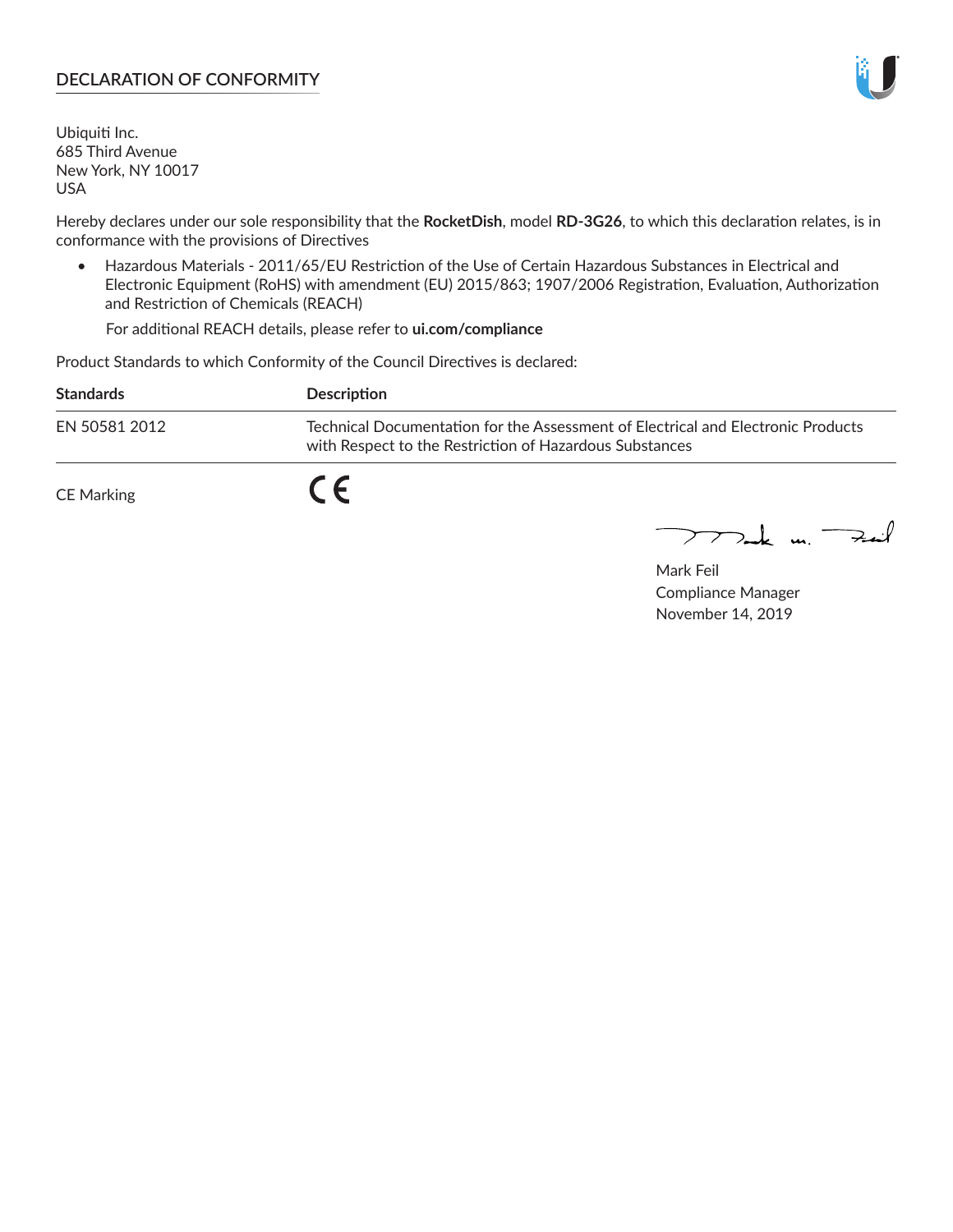# **DECLARATION OF CONFORMITY**



## **български** [Bulgarian]

С настоящото UBIQUITI декларира, че това устройство RD-3G26 отговаря на основните изисквания и други приложими разпоредби на Директива 2011/65/ЕС с изменение (ЕС) 2015/863.

## **Hrvatski** [Croatian]

Tvrtka UBIQUITI ovim putem izjavljuje da je ovaj uređaj RD-3G26 u skladu s osnovnim zahtjevima i ostalim bitnim odredbama direktiva 2011/65/EU i dopunom (EU) 2015/863.

## **Čeština** [Czech]

Společnost UBIQUITI tímto prohlašuje, že zařízení RD-3G26 splňuje základní požadavky a jiné související podmínky směrnice 2011/65/EU a dodatku (EU) 2015/863.

### **Dansk** [Danish]

Hermed erklærer UBIQUITI, at denne RD-3G26-enhed overholder de essentielle krav og andre relevante bestemmelser i direktivet 2011/65/EU med tillæg (EU) 2015/863.

### **Nederlands** [Dutch]

UBIQUITI verklaart hierbij dat dit RD-3G26-apparaat voldoet aan de essentiële vereisten en andere relevante voorwaarden uit de Europese richtlijn 2011/65/EU en gedelegeerde richtlijn (EU) 2015/863.

#### **English**

Hereby, UBIQUITI, declares that this RD-3G26 device, is in compliance with the essential requirements and other relevant provisions of Directive 2011/65/EU with amendment (EU) 2015/863.

### **Eesti keel** [Estonian]

Käesolevaga kinnitab UBIQUITI, et antud RD-3G26 seade vastab direktiivis 2011/65/EL välja toodud põhilistele nõuetele ning muudele asjakohastele sätetele, koos parandusega (EL) 2015/863.

## **Suomi** [Finnish]

UBIQUITI vakuuttaa täten, että tämä RD-3G26-laite on direktiivien 2011/65/EU ja (EU) 2015/863 oleellisten vaatimusten ja muiden ehtojen mukainen.

#### **Français** [French]

Par les présentes, UBIQUITI déclare que ce dispositif RD-3G26 est conforme aux exigences essentielles et aux autres dispositions pertinentes de la directive 2011/65/UE avec l'amendement (UE) 2015/863.

## **Deutsch** [German]

UBIQUITI erklärt hiermit, dass dieses Gerät RD-3G26 den grundlegenden Anforderungen und anderen relevanten Bestimmungen der Richtlinien 2011/65/EU und (EU) 2015/863 entspricht.

#### **Ελληνικά** [Greek]

Δια του παρόντος η UBIQUITI δηλώνει ότι αυτή η συσκευή RD-3G26 συμμορφώνεται με τις βασικές απαιτήσεις και άλλες σχετικές διατάξεις της Οδηγίας 2011/65/ΕΕ με την τροποποίηση (ΕΕ) 2015/863.

#### **Magyar** [Hungarian]

Az UBIQUITI kijelenti, hogy a(z) RD-3G26 számú eszköz megfelel a 2011/65/EU irányelv (EU) 2015/863. számú módosítása alapvető követelményeinek és egyéb vonatkozó rendelkezéseinek.

#### **Íslenska** [Icelandic]

UBIQUITI lýsir því hér með yfir að RD-3G26 er í samræmi við nauðsynlegar kröfur og önnur viðeigandi ákvæði í tilskipun 2011/65/EU ásamt viðbótum í (EU) 2015/863.

#### **Italiano** [Italian]

Con la presente, UBIQUITI dichiara che il presente dispositivo RD-3G26 è conforme ai requisiti essenziali e alle altre disposizioni pertinenti della direttiva 2011/65/UE con l'emendamento (UE) 2015/863.